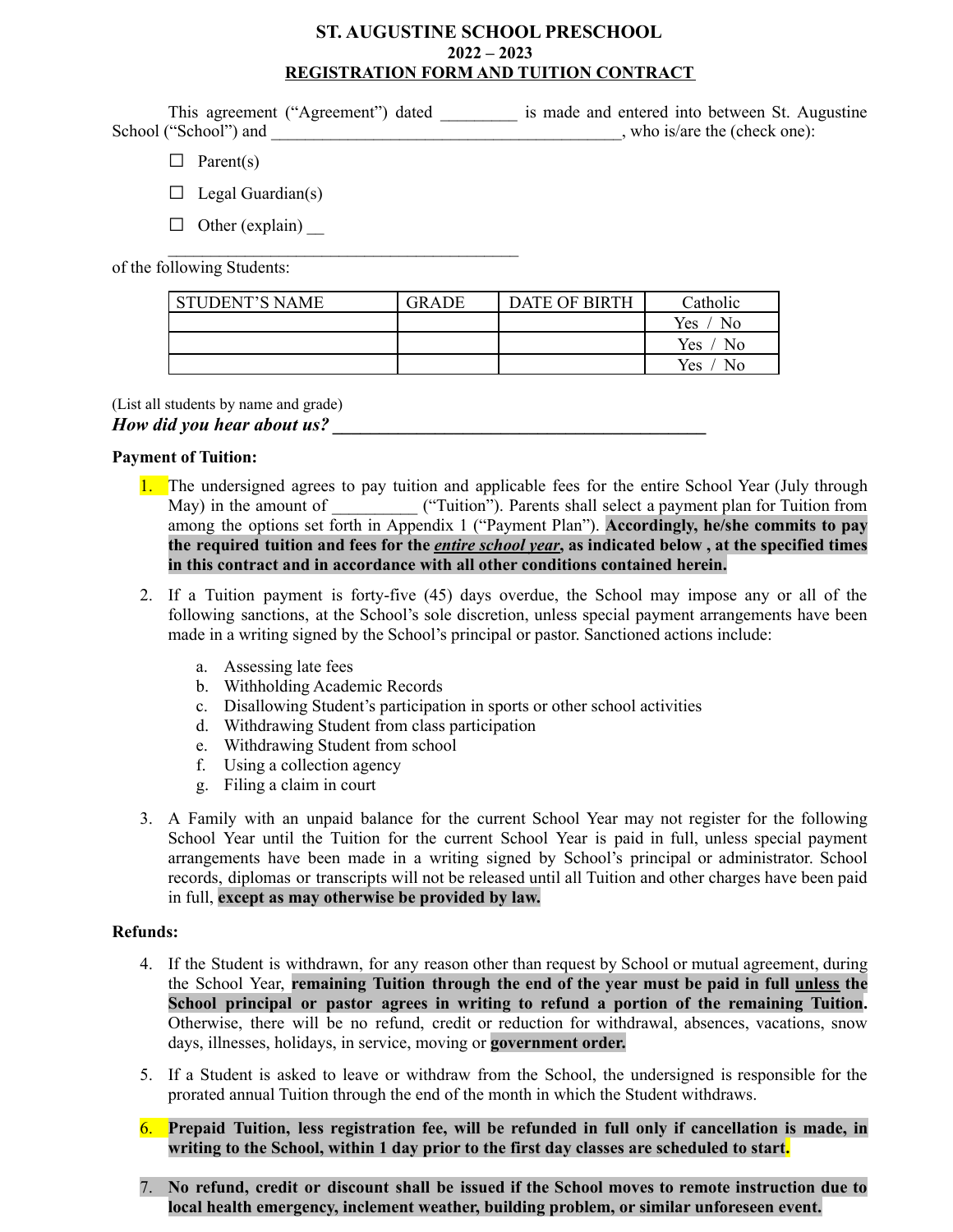### **General Terms and Conditions:**

|                                                  | $8:05AM - 11:30AM$                  | \$1,600.00                                      |  |  |  |
|--------------------------------------------------|-------------------------------------|-------------------------------------------------|--|--|--|
|                                                  | $8:15AM - 11:00AM$                  | \$1,100.00                                      |  |  |  |
|                                                  |                                     |                                                 |  |  |  |
|                                                  | $8:05AM - 2:30PM$                   | \$2,900.00                                      |  |  |  |
|                                                  | $8:15AM - 2:30PM$                   | \$1,900.00                                      |  |  |  |
|                                                  |                                     |                                                 |  |  |  |
| 4 year olds                                      | $8:05AM - 11:30AM$                  | \$2,500.00                                      |  |  |  |
| 3 year olds                                      | $8:15AM - 11:00AM$                  |                                                 |  |  |  |
| Full Week Option for 3's and 4's: All Day Option |                                     |                                                 |  |  |  |
| 4 year olds                                      | $8:05AM - 2:30PM$                   | \$4,400.00                                      |  |  |  |
| 3 year olds                                      | $8:15AM - 2:30PM$                   |                                                 |  |  |  |
|                                                  | • Traditional Option: Mornings Only | Full Week Option for 3's and 4's: Mornings Only |  |  |  |

● **Latchkey Child Care Available -** *(This is a separate program from preschool)* Please contact office for more information.

#### **FEES PER STUDENT**

Registration - **NON-REFUNDABLE** \$100.00 (\$75.00 if register by April 1st, 2022)

#### **FEES PER FAMILY**

January Mid-Day (5) Raffle Tickets \$ 50.00

- 8. Prior to completing the registration process, payment of a non-refundable registration fee in the amount of \$100 per student is required. The Registration Fee is non-refundable for any reason, including but not limited to, a denial of Student application.
- 9. The term and conditions of the School's enrollment and other policy information which may be provided to the Student are hereby incorporated into this Agreement by reference.
- 10. It is further understood, that the Student and Student's parents/guardians, will abide by the policies and guidelines as documented in the School handbook.(posted on the school website)
- 11. Returned checks: All returned checks will incur a fee of \$25. If two checks are returned for insufficient funds, School will no longer accept personal checks and you will be required to pay in cash, with a certified check from a local bank, or through FACTS.
- 12. I/We understand that a place will be reserved for our Student(s) only if this form and the Registration Fees are submitted with this Agreement. I/We understand that acceptance or enrollment depends on Student's successful completion of the current School Year and on full payment of all Tuition and fees for the current and/or prior School Years.
- 13. I/We understand that School reserves the right to deny enrollment and/or expel a Student whom it determines is unsuitable for enrollment.
- 14. FACTS: I/We understand that regardless of how tuition is being paid, it must be paid through FACTS.

### **2022-2023 TUITION**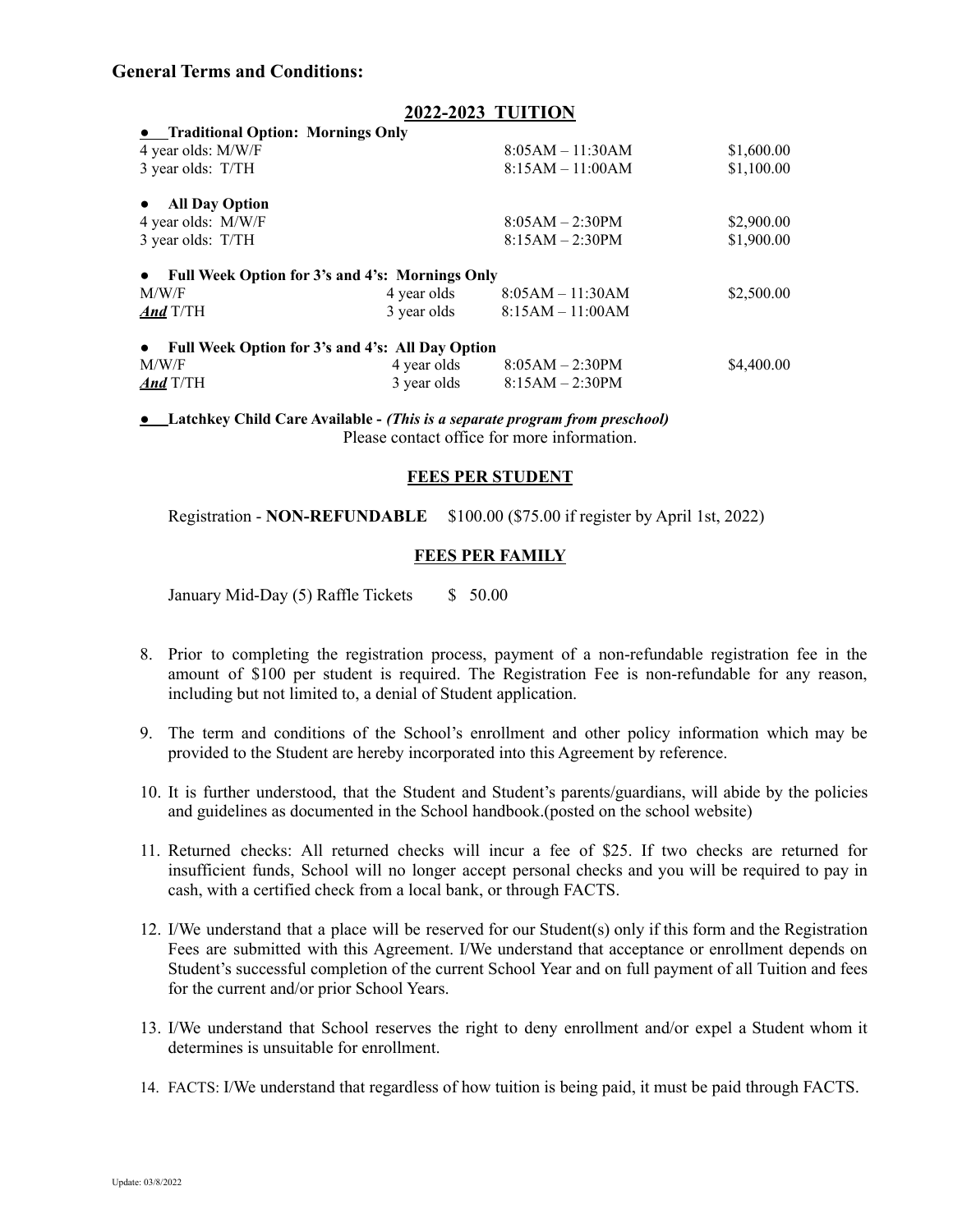**I/We, the undersigned, have read and understand the Terms and Conditions of this Agreement, for the enrollment of Student for the 2022-2023 School Year. I/We agree to abide by said Terms and Conditions and agree to fulfill the total financial obligation for payment of Tuition as set forth herein.**

**In registering my child(ren) in St. Augustine School, I/We agree to support and adhere to all policies, procedures, and functions of the school and become actively involved in the life of the school and parish by volunteering time and talent to school activities.**

## **CONSIDERATION FOR ADMISSION AND SESSION PREFERENCE**

- 1. Child **MUST** be potty trained.
- 2. Child has siblings in grade school program (K-8).
- 3. Child is already in preschool program.

This dynamic relationship will help guarantee the integrity and well being of our parish community and maintain our foundation roots as together we provide vision for the future. Membership will be evaluated based on one's ongoing activity and commitment to St. Augustine parish during the previous calendar year.

If you have any questions, or need help, please contact the school at 586-727-9365.

## **All Families Must Register with Facts**

Appendix 1

## **PAYMENT PLAN OPTIONS**

The School offers the following Payment Plans. Please choose one:

□ **OPTION <sup>1</sup> – SINGLE PAYMENT PLAN via AUTOMATIC WITHDRAWAL.** The entire amount is due on or before October 14, 2022, through FACTS. A \$50 reduction (per student) in Tuition, is offered to any Student paying in full by the due date, which discounted amount shall be \$\_\_\_\_\_\_\_\_\_\_\_. The discount will be forfeited if Tuition is not paid in full by the date set forth herein. Automatic withdrawal is made from a checking or savings account on the due date. PLEASE READ THE FACTS POLICY INFORMATION CAREFULLY FOR POSSIBLE ADDITIONAL FEES.

□ **OPTION <sup>2</sup> – TWO PAYMENT PLAN via AUTOMATIC WITHDRAWAL.** Tuition is paid in two installments through FACTS. The first installment is due on or before October 14, 2022 and the second installment is due on or before February 14, 2023. A \$25 reduction in Tuition, (per student), is offered to any Student paying in full by the due date, which discounted amount shall be \$

The discount will be forfeited if Tuition is not paid in full by the date set forth herein. Automatic withdrawal is made from a checking or savings account on the due dates. PLEASE READ THE FACTS POLICY INFORMATION CAREFULLY FOR POSSIBLE ADDITIONAL FEES.

□ **OPTION <sup>3</sup> – MONTHLY PAYMENT PLAN via AUTOMATIC WITHDRAWAL.** Tuition will be paid through the FACTS monthly payment plan. Automatic withdrawal is made from a checking or savings account on the due dates set up through FACTS. PLEASE READ THE FACTS POLICY INFORMATION CAREFULLY FOR POSSIBLE ADDITIONAL FEES.

## *NEW FACTS ENROLLEES ONLY:*

If payment is made through the FACTS plan, the FACTS Tuition Enrollment form must be completed online and a FACTS Tuition Verification (copy of enrollment) must be attached to this Agreement.

FACTS website: <https://online.factsmgt.com/signin/3G3RD>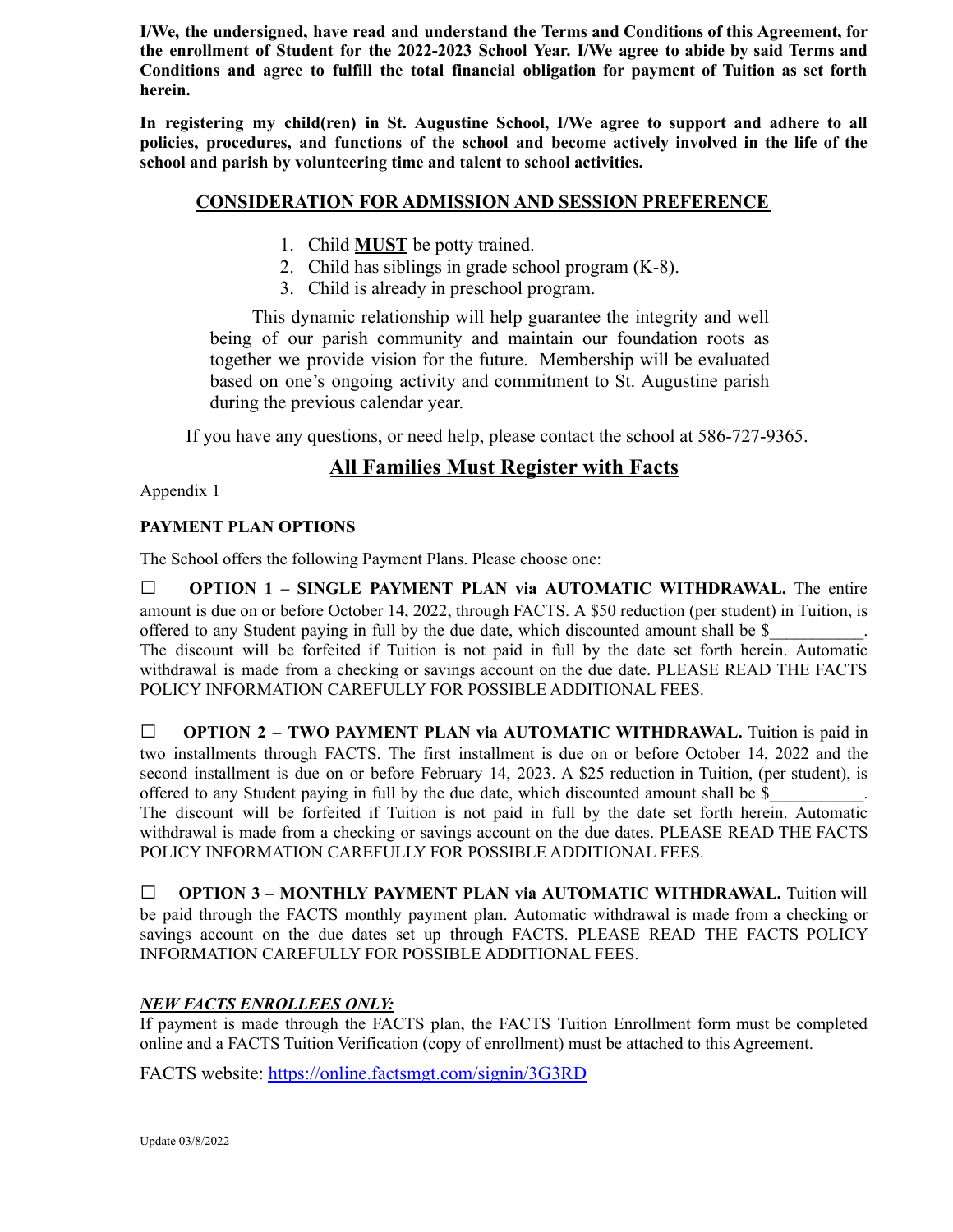## *Please check preference:*

| <b>Traditional Option: Mornings Only</b>                     |                                |                            |
|--------------------------------------------------------------|--------------------------------|----------------------------|
| 4 year olds: M/W/F                                           | $8:05AM - 11:30AM$             |                            |
| 3 year olds: T/TH                                            | $8:15AM - 11:00AM$             |                            |
| <b>All Day Option</b>                                        |                                |                            |
| 4 year olds: M/W/F                                           | $8:05AM - 2:30PM$              | We will do the best we can |
| 3 year olds: T/TH                                            | $8:15AM - 2:30PM$              | to honor your request, but |
|                                                              |                                | there are no guarantees.   |
| Full Week Option for 3's and 4's: Mornings Only<br>$\bullet$ | See "Registration Information" |                            |
| Monday/Wednesday/Friday                                      | $8:05AM - 11:30AM$             | sheet for placement        |
| <b><i>And</i></b> Tuesday/Thursday                           | $8:15AM - 11:00AM$             | consideration policy.      |
| Full Week Option for 3's and 4's: All Day Option             |                                |                            |
| Monday/Wednesday/Friday                                      | $8:05AM - 2:30PM$              |                            |
| <b>And</b> Tuesday/Thursday                                  | $8:15AM - 2:30PM$              |                            |

● **Latchkey Child Care Available -** *(this is a separate program from preschool) Please contact of ice for more information.*

✶ Our Preschool Director, will personalize a program for your child. 586-727-9365

# **Identification: PLEASE PRINT CLEARLY.**

|                            | Child's Name: |        |                                             |     |
|----------------------------|---------------|--------|---------------------------------------------|-----|
| Last<br>First              |               | Middle |                                             |     |
|                            |               |        |                                             |     |
|                            |               |        | City: <u>City:</u> State: Zip:              |     |
|                            |               |        | Age: Gender: Date of Birth: Place of Birth: |     |
|                            |               |        |                                             |     |
| <b>Family Information:</b> |               |        |                                             |     |
|                            |               |        |                                             |     |
|                            | Last          |        | First                                       |     |
|                            |               |        |                                             |     |
| <b>Street</b>              |               | City   | State<br>Phone: Cell: Cell: Work Phone:     | Zip |
|                            |               |        |                                             |     |
|                            |               |        |                                             |     |
|                            | Last          |        | First                                       |     |
|                            |               |        |                                             |     |
| Street                     |               | City   | State                                       | Zip |
|                            |               |        | Phone: Cell: Cell: Work Phone:              |     |
|                            |               |        |                                             |     |

## **REGISTRATION FEE IS NON-REFUNDABLE**

**□** Yes, I would like to include my \$55 Giving Tree Donation. Contributions to the Giving Tree are to create a fund for school families in need.

(Donations to this fund are tax deductible)